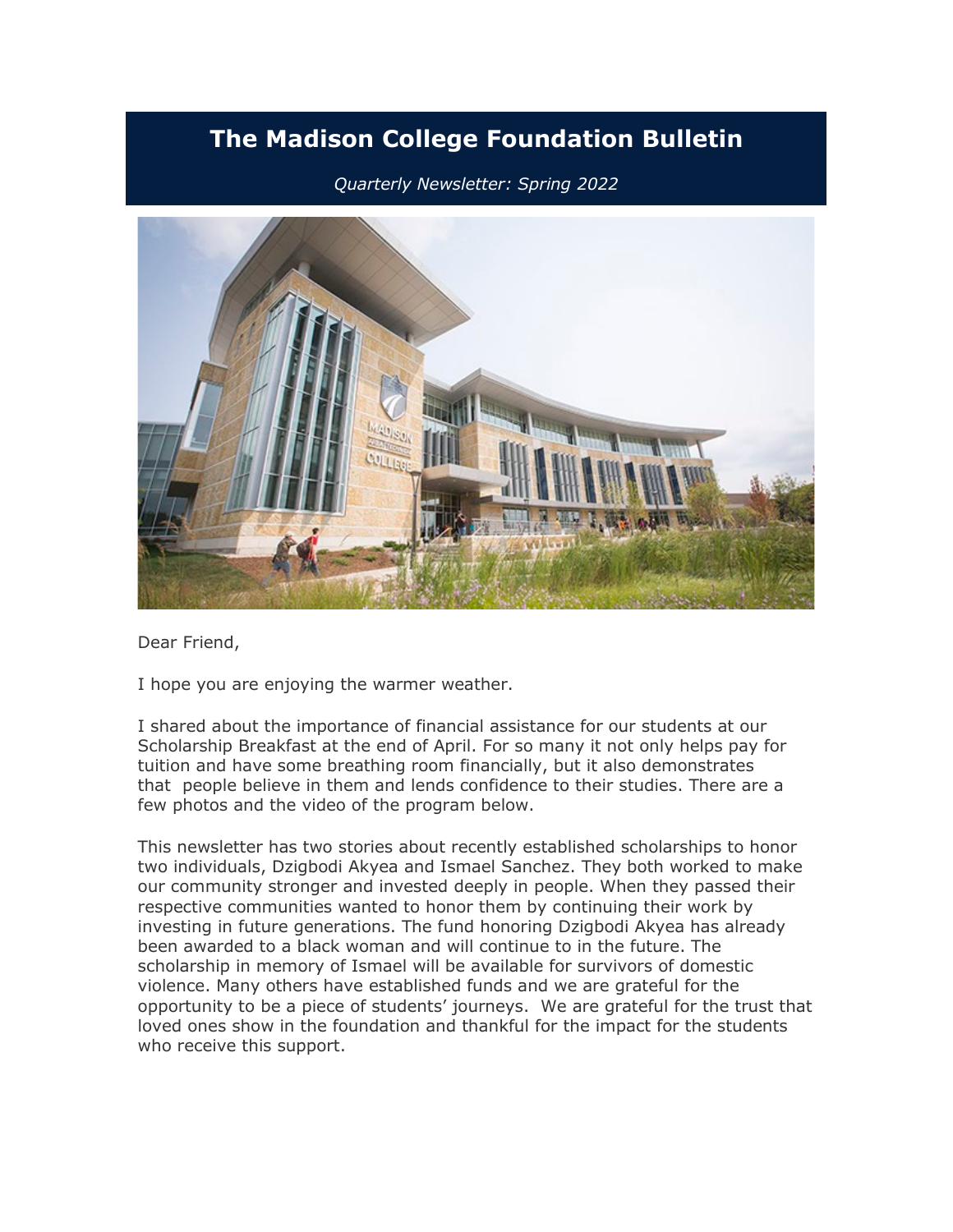We are grateful for those who support this important work.

Kindest regards,

Janmy Thayer

Tammy Thayer Foundation CEO [tthayer2@madisoncollege.edu](mailto:tthayer2@madisoncollege.edu)



#### **2022 Scholarship Awards Breakfast**

On Thursday, April 28th the Annual Scholarship Breakfast was held at Madison College's Truax Campus. The breakfast celebrated student scholarship recipients and donors. More than 100 individuals were in attendance. The program included remarks from scholarship recipients, College President, Dr. Jack E. Daniels, III and Foundation CEO, Tammy Thayer. [Click here to view a photo](https://nam10.safelinks.protection.outlook.com/?url=https%3A%2F%2Feml-pusa01.app.blackbaud.net%2Fintv2%2Fj%2F52183D6D-39BE-48E0-99CB-08B8E87ECD17%2Fr%2F52183D6D-39BE-48E0-99CB-08B8E87ECD17_c15c63e6-b4b1-4631-bece-5f48047d62dd%2Fl%2FA961B06D-B0D7-45E3-834F-DCDC61D3F435%2Fc&data=05%7C01%7Ckjriese%40madisoncollege.edu%7Cb5c878d8780c453cf4b008da32a31df8%7C33f001466fcc49e9b5687896b3069d44%7C0%7C0%7C637877973404837458%7CUnknown%7CTWFpbGZsb3d8eyJWIjoiMC4wLjAwMDAiLCJQIjoiV2luMzIiLCJBTiI6Ik1haWwiLCJXVCI6Mn0%3D%7C3000%7C%7C%7C&sdata=BK5nQrXbn%2FszIBSt%2FFJGgBXVegGHu1CFCqboT5FzOZs%3D&reserved=0)  [gallery and link to the recording.](https://nam10.safelinks.protection.outlook.com/?url=https%3A%2F%2Feml-pusa01.app.blackbaud.net%2Fintv2%2Fj%2F52183D6D-39BE-48E0-99CB-08B8E87ECD17%2Fr%2F52183D6D-39BE-48E0-99CB-08B8E87ECD17_c15c63e6-b4b1-4631-bece-5f48047d62dd%2Fl%2FA961B06D-B0D7-45E3-834F-DCDC61D3F435%2Fc&data=05%7C01%7Ckjriese%40madisoncollege.edu%7Cb5c878d8780c453cf4b008da32a31df8%7C33f001466fcc49e9b5687896b3069d44%7C0%7C0%7C637877973404837458%7CUnknown%7CTWFpbGZsb3d8eyJWIjoiMC4wLjAwMDAiLCJQIjoiV2luMzIiLCJBTiI6Ik1haWwiLCJXVCI6Mn0%3D%7C3000%7C%7C%7C&sdata=BK5nQrXbn%2FszIBSt%2FFJGgBXVegGHu1CFCqboT5FzOZs%3D&reserved=0)

## **Art Exhibit Honoring Longtime Academic Advisor**

Dzigbodi Akyea was a student advisor at Madison College for seventeen years, most recently in the liberal arts transfer program. A member of the Black Women Affinity Group, she helped the group set its mission and vision, and often expressed the wish to hold an art show in the gallery for Black History Month. Dzigbodi's aspiration was realized by the Black Women Affinity Group in her honor. The opening reception was in February, in time for Black History Month, and the reception helped collect scholarship

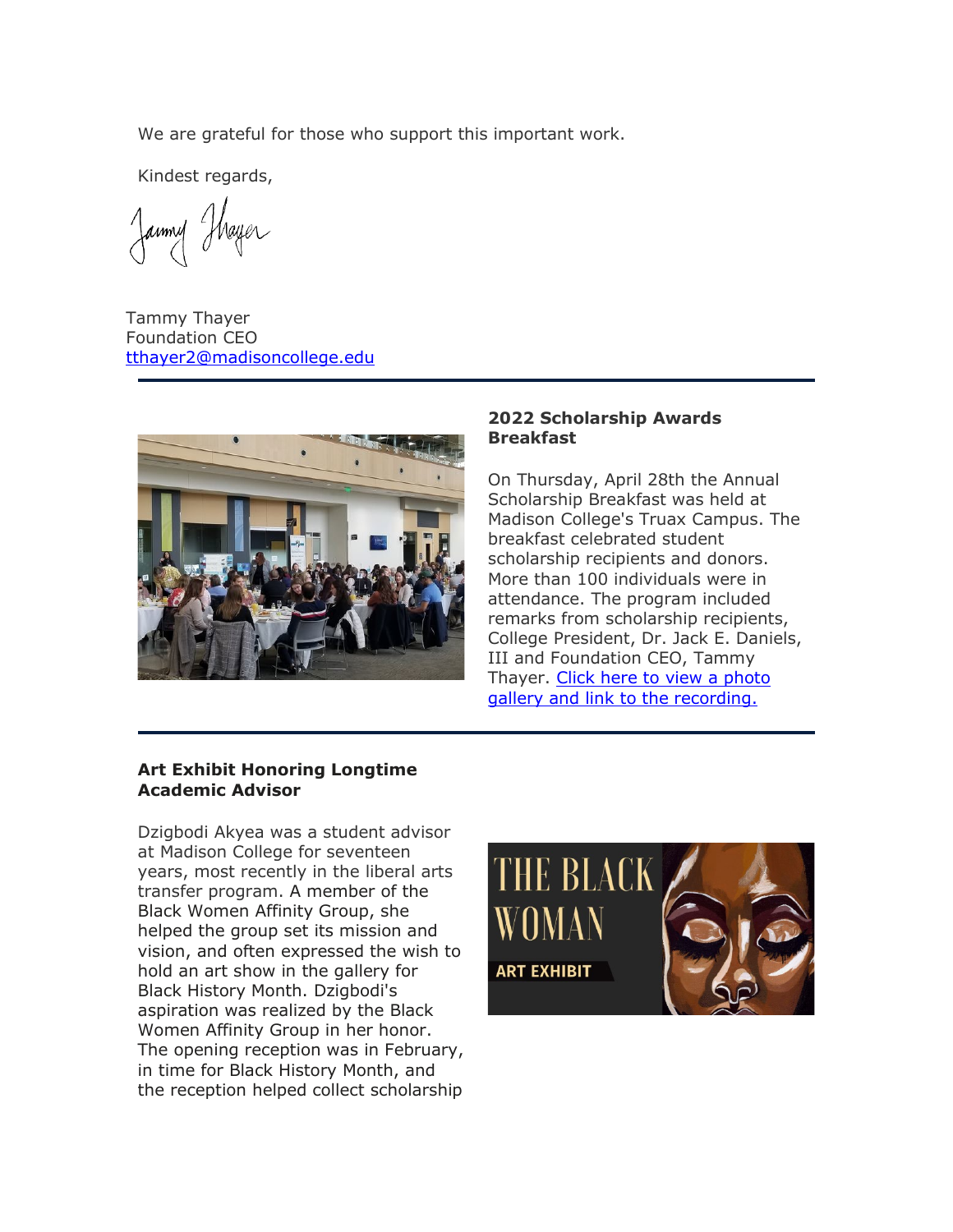funds for Black liberal arts students. [Read more here.](https://nam10.safelinks.protection.outlook.com/?url=https%3A%2F%2Feml-pusa01.app.blackbaud.net%2Fintv2%2Fj%2F52183D6D-39BE-48E0-99CB-08B8E87ECD17%2Fr%2F52183D6D-39BE-48E0-99CB-08B8E87ECD17_c15c63e6-b4b1-4631-bece-5f48047d62dd%2Fl%2F5DB0751B-6F4E-466A-B862-1FCFC1B4867F%2Fc&data=05%7C01%7Ckjriese%40madisoncollege.edu%7Cb5c878d8780c453cf4b008da32a31df8%7C33f001466fcc49e9b5687896b3069d44%7C0%7C0%7C637877973404837458%7CUnknown%7CTWFpbGZsb3d8eyJWIjoiMC4wLjAwMDAiLCJQIjoiV2luMzIiLCJBTiI6Ik1haWwiLCJXVCI6Mn0%3D%7C3000%7C%7C%7C&sdata=vaiEA2QVcZfaTwbS17E9jFIhyAOl7TvUAgsH71nAvHI%3D&reserved=0)



## **Madison College Expands Dental Hygiene Program**

Additional graduates from the dental hygiene program ensure a strong dental workforce and a direct solution to the dental hygienist shortage in Wisconsin.

Ensuring a strong dental workforce is an important part of Delta Dental of Wisconsin Foundation's mission. The Foundation is proud to partner with Delta Dental through a grant which will expand the dental hygiene program, adding an additional four students per year. The increase to eight students total between first and second year and additional clinic resources directly supports the growing demand by student interest and, more importantly, the industry. Read more [here.](https://nam10.safelinks.protection.outlook.com/?url=https%3A%2F%2Feml-pusa01.app.blackbaud.net%2Fintv2%2Fj%2F52183D6D-39BE-48E0-99CB-08B8E87ECD17%2Fr%2F52183D6D-39BE-48E0-99CB-08B8E87ECD17_c15c63e6-b4b1-4631-bece-5f48047d62dd%2Fl%2F4213DA4A-C8C7-4F12-B074-CFD601F92B4F%2Fc&data=05%7C01%7Ckjriese%40madisoncollege.edu%7Cb5c878d8780c453cf4b008da32a31df8%7C33f001466fcc49e9b5687896b3069d44%7C0%7C0%7C637877973404837458%7CUnknown%7CTWFpbGZsb3d8eyJWIjoiMC4wLjAwMDAiLCJQIjoiV2luMzIiLCJBTiI6Ik1haWwiLCJXVCI6Mn0%3D%7C3000%7C%7C%7C&sdata=BEnjZZcSreBffJFrTOFGaf8cOrR5bZCUGLQb1b8frNQ%3D&reserved=0)

## **Madison College Leads a Community Conversation About Addressing Access to Childcare**

Access to high-quality, affordable childcare is a barrier for many in our community, and is a need we see among those who would like to pursue education at Madison College. Read about Madison College's role in the community conversation about childcare solutions. [Read more here.](https://nam10.safelinks.protection.outlook.com/?url=https%3A%2F%2Feml-pusa01.app.blackbaud.net%2Fintv2%2Fj%2F52183D6D-39BE-48E0-99CB-08B8E87ECD17%2Fr%2F52183D6D-39BE-48E0-99CB-08B8E87ECD17_c15c63e6-b4b1-4631-bece-5f48047d62dd%2Fl%2FE6537062-9B79-4AA8-BB6D-3A50F88DE759%2Fc&data=05%7C01%7Ckjriese%40madisoncollege.edu%7Cb5c878d8780c453cf4b008da32a31df8%7C33f001466fcc49e9b5687896b3069d44%7C0%7C0%7C637877973404837458%7CUnknown%7CTWFpbGZsb3d8eyJWIjoiMC4wLjAwMDAiLCJQIjoiV2luMzIiLCJBTiI6Ik1haWwiLCJXVCI6Mn0%3D%7C3000%7C%7C%7C&sdata=NE7LHlbqUoqvJzP%2BZmKQ06NlGCfqbKkMvDBG6wSZY10%3D&reserved=0)

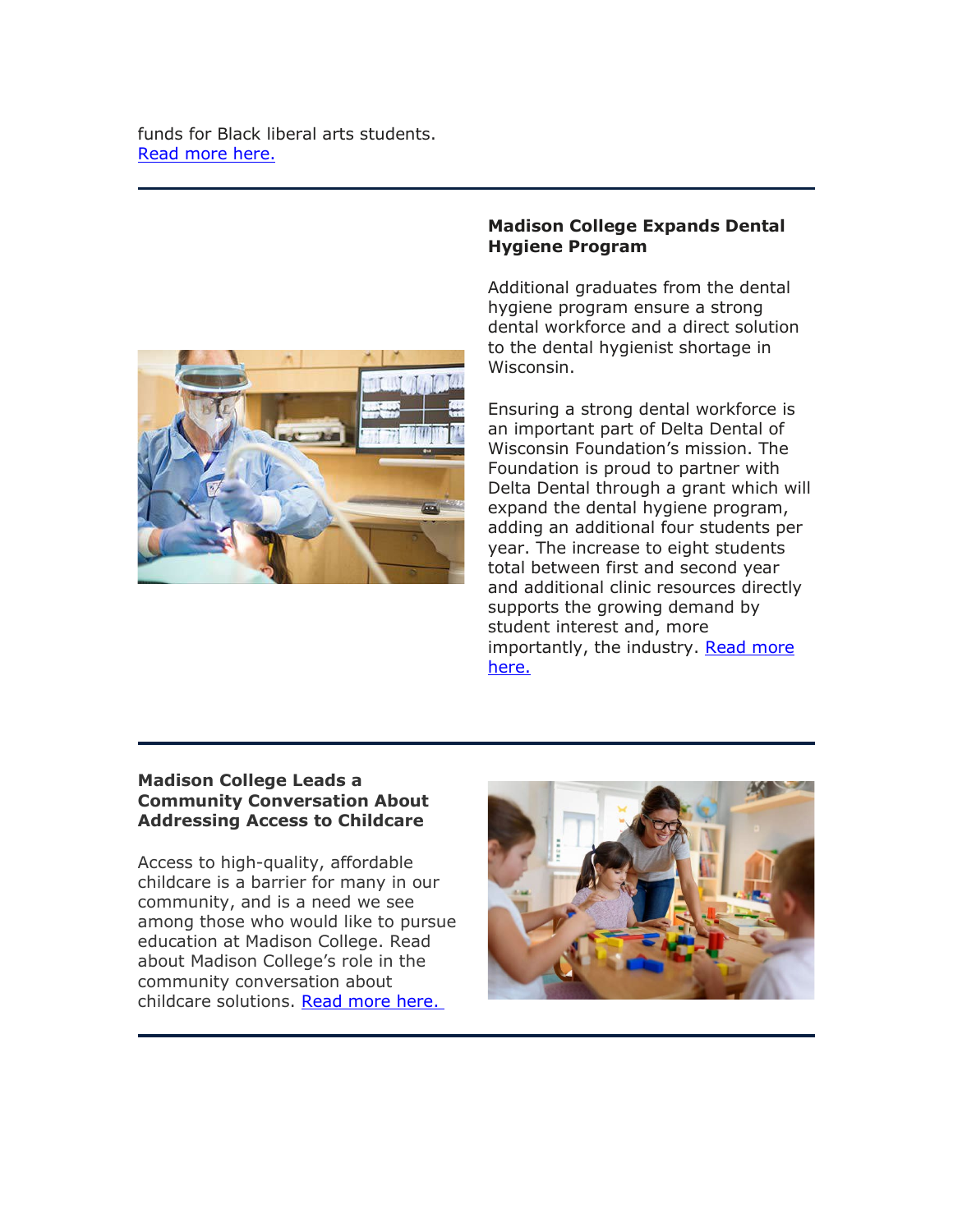

## **Longtime Faculty Member Dr. Todd Stebbins Honored Through Scholarship**

Over the course of a 22 year career at Madison College, Dr. Todd Stebbins has dedicated himself to supporting student success, the work of faculty, and advancing transfer opportunities. He helped orchestrate the creation of seven pre-majors in the Liberal Arts Transfer program, which changed the way students experience the LAT program to make clearer how to progress to transfer success. His leadership also led to the creation of the Honors Program which advances student undergraduate research across the college. Todd has led the creation of new and creative guaranteed transfer partnerships with 4-year universities and has been a key player in the expansion of the transfer mission across the Wisconsin Technical College System. [Read more here.](https://nam10.safelinks.protection.outlook.com/?url=https%3A%2F%2Feml-pusa01.app.blackbaud.net%2Fintv2%2Fj%2F52183D6D-39BE-48E0-99CB-08B8E87ECD17%2Fr%2F52183D6D-39BE-48E0-99CB-08B8E87ECD17_c15c63e6-b4b1-4631-bece-5f48047d62dd%2Fl%2F69B98E15-C776-4DAE-95EE-300E071D6E78%2Fc&data=05%7C01%7Ckjriese%40madisoncollege.edu%7Cb5c878d8780c453cf4b008da32a31df8%7C33f001466fcc49e9b5687896b3069d44%7C0%7C0%7C637877973404837458%7CUnknown%7CTWFpbGZsb3d8eyJWIjoiMC4wLjAwMDAiLCJQIjoiV2luMzIiLCJBTiI6Ik1haWwiLCJXVCI6Mn0%3D%7C3000%7C%7C%7C&sdata=FMGT3GDwhAdwfQO85JbF77Fow%2B%2FxgZC4w4ZSgcmP6vg%3D&reserved=0)

## **Scholarship Established to Support Survivors of Domestic Abuse**

Ismael Sanchez was an advocate for those who had experienced domestic violence and sexual assault, helping them reclaim their journeys. He was an advocate for the Latinx community in his personal and professional life. A group in the community has come together to continue his legacy through a scholarship at Madison College.

Madison College President Dr. Jack Daniels said at the scholarship launch, "This scholarship addresses a very important piece of this work as finances are often a critical block to victims leaving their abusers and reclaiming their lives."

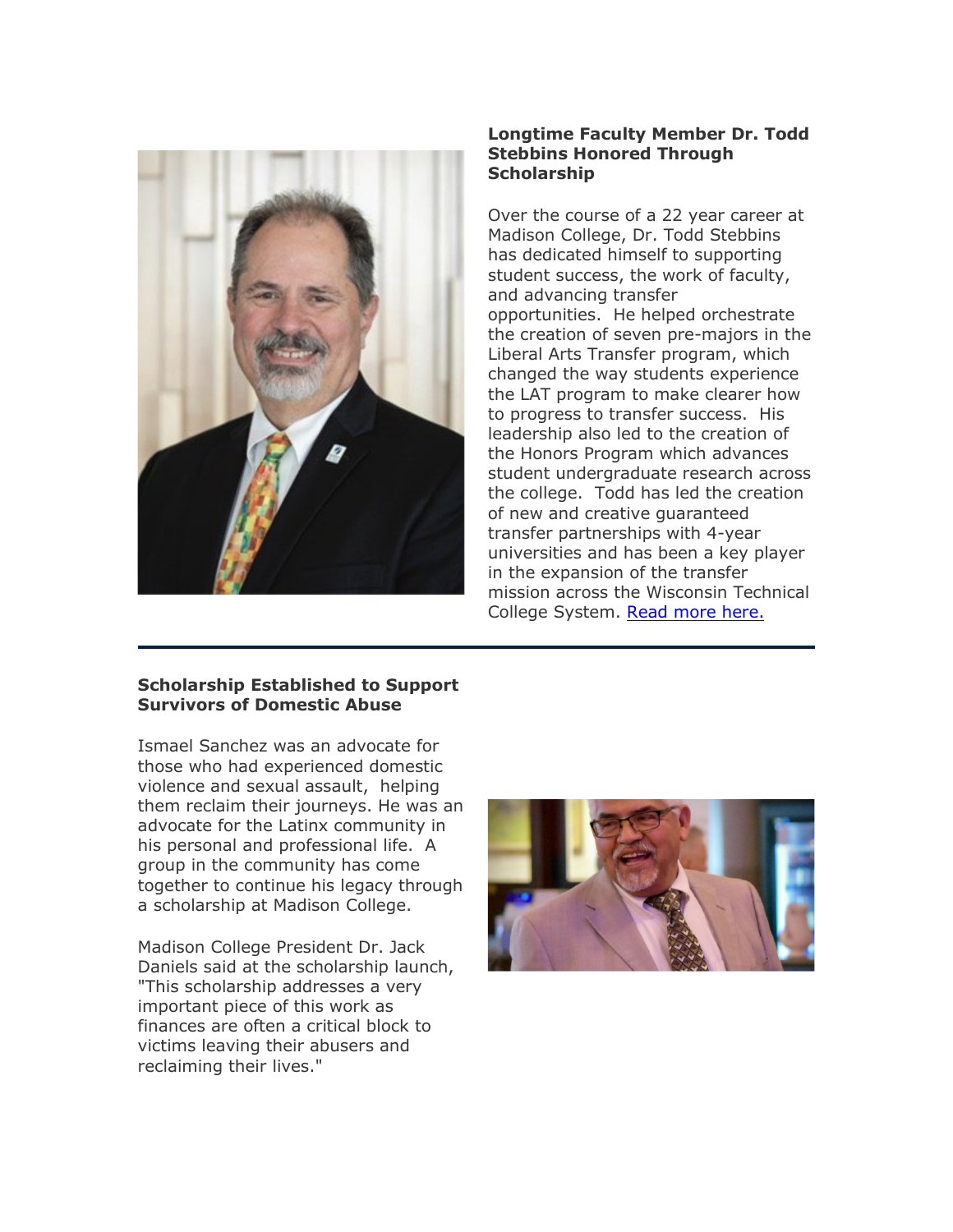Watch [some of the press release here,](https://nam10.safelinks.protection.outlook.com/?url=https%3A%2F%2Feml-pusa01.app.blackbaud.net%2Fintv2%2Fj%2F52183D6D-39BE-48E0-99CB-08B8E87ECD17%2Fr%2F52183D6D-39BE-48E0-99CB-08B8E87ECD17_c15c63e6-b4b1-4631-bece-5f48047d62dd%2Fl%2F02ECFC41-3CEB-4DA1-81A0-8C3AD0C89974%2Fc&data=05%7C01%7Ckjriese%40madisoncollege.edu%7Cb5c878d8780c453cf4b008da32a31df8%7C33f001466fcc49e9b5687896b3069d44%7C0%7C0%7C637877973404837458%7CUnknown%7CTWFpbGZsb3d8eyJWIjoiMC4wLjAwMDAiLCJQIjoiV2luMzIiLCJBTiI6Ik1haWwiLCJXVCI6Mn0%3D%7C3000%7C%7C%7C&sdata=oFXTax%2F9XJgOdNNHaomXPlRx%2BQS7FMiQuNsubG8Tl1Q%3D&reserved=0) and learn more [about the scholarship](https://nam10.safelinks.protection.outlook.com/?url=https%3A%2F%2Feml-pusa01.app.blackbaud.net%2Fintv2%2Fj%2F52183D6D-39BE-48E0-99CB-08B8E87ECD17%2Fr%2F52183D6D-39BE-48E0-99CB-08B8E87ECD17_c15c63e6-b4b1-4631-bece-5f48047d62dd%2Fl%2FBCAB2BA4-57A2-41E2-BC00-E8182B5F1342%2Fc&data=05%7C01%7Ckjriese%40madisoncollege.edu%7Cb5c878d8780c453cf4b008da32a31df8%7C33f001466fcc49e9b5687896b3069d44%7C0%7C0%7C637877973404993646%7CUnknown%7CTWFpbGZsb3d8eyJWIjoiMC4wLjAwMDAiLCJQIjoiV2luMzIiLCJBTiI6Ik1haWwiLCJXVCI6Mn0%3D%7C3000%7C%7C%7C&sdata=w3f7BN4v6pYFNFCCqg9%2BRuz5v8W2mTkmIDtjjrUbyxA%3D&reserved=0) here.



#### **Campus COVID Update**

Face coverings are optional on all Madison College campuses beginning March 14, 2022. Individuals choosing to wear a face covering may continue to do so in any and all settings. Please remain mindful and respectful of others' decisions regarding face covering usage. The safety of the Madison College community is our top priority. Be smart. Stay safe. [Read the](https://nam10.safelinks.protection.outlook.com/?url=https%3A%2F%2Feml-pusa01.app.blackbaud.net%2Fintv2%2Fj%2F52183D6D-39BE-48E0-99CB-08B8E87ECD17%2Fr%2F52183D6D-39BE-48E0-99CB-08B8E87ECD17_c15c63e6-b4b1-4631-bece-5f48047d62dd%2Fl%2F9E9D8AD9-6977-4D79-B9D7-1F3DC8967E4A%2Fc&data=05%7C01%7Ckjriese%40madisoncollege.edu%7Cb5c878d8780c453cf4b008da32a31df8%7C33f001466fcc49e9b5687896b3069d44%7C0%7C0%7C637877973404993646%7CUnknown%7CTWFpbGZsb3d8eyJWIjoiMC4wLjAwMDAiLCJQIjoiV2luMzIiLCJBTiI6Ik1haWwiLCJXVCI6Mn0%3D%7C3000%7C%7C%7C&sdata=vlFJSoj5iZ58%2Fc9pH3r9BrpTiJXWyEY8Ms1j5IlBwj8%3D&reserved=0)  [full update here.](https://nam10.safelinks.protection.outlook.com/?url=https%3A%2F%2Feml-pusa01.app.blackbaud.net%2Fintv2%2Fj%2F52183D6D-39BE-48E0-99CB-08B8E87ECD17%2Fr%2F52183D6D-39BE-48E0-99CB-08B8E87ECD17_c15c63e6-b4b1-4631-bece-5f48047d62dd%2Fl%2F9E9D8AD9-6977-4D79-B9D7-1F3DC8967E4A%2Fc&data=05%7C01%7Ckjriese%40madisoncollege.edu%7Cb5c878d8780c453cf4b008da32a31df8%7C33f001466fcc49e9b5687896b3069d44%7C0%7C0%7C637877973404993646%7CUnknown%7CTWFpbGZsb3d8eyJWIjoiMC4wLjAwMDAiLCJQIjoiV2luMzIiLCJBTiI6Ik1haWwiLCJXVCI6Mn0%3D%7C3000%7C%7C%7C&sdata=vlFJSoj5iZ58%2Fc9pH3r9BrpTiJXWyEY8Ms1j5IlBwj8%3D&reserved=0)



**[Associate deans Dr.](https://nam10.safelinks.protection.outlook.com/?url=https%3A%2F%2Feml-pusa01.app.blackbaud.net%2Fintv2%2Fj%2F52183D6D-39BE-48E0-99CB-08B8E87ECD17%2Fr%2F52183D6D-39BE-48E0-99CB-08B8E87ECD17_c15c63e6-b4b1-4631-bece-5f48047d62dd%2Fl%2FAA1AD53F-5569-4268-B902-DDF5BF1A7F96%2Fc&data=05%7C01%7Ckjriese%40madisoncollege.edu%7Cb5c878d8780c453cf4b008da32a31df8%7C33f001466fcc49e9b5687896b3069d44%7C0%7C0%7C637877973404993646%7CUnknown%7CTWFpbGZsb3d8eyJWIjoiMC4wLjAwMDAiLCJQIjoiV2luMzIiLCJBTiI6Ik1haWwiLCJXVCI6Mn0%3D%7C3000%7C%7C%7C&sdata=Q7oTn9tb6rQ5kNkeTg8avz4JCU3zO6w7XwL9l%2FUv04M%3D&reserved=0)  [Lisa Greenwood and](https://nam10.safelinks.protection.outlook.com/?url=https%3A%2F%2Feml-pusa01.app.blackbaud.net%2Fintv2%2Fj%2F52183D6D-39BE-48E0-99CB-08B8E87ECD17%2Fr%2F52183D6D-39BE-48E0-99CB-08B8E87ECD17_c15c63e6-b4b1-4631-bece-5f48047d62dd%2Fl%2FAA1AD53F-5569-4268-B902-DDF5BF1A7F96%2Fc&data=05%7C01%7Ckjriese%40madisoncollege.edu%7Cb5c878d8780c453cf4b008da32a31df8%7C33f001466fcc49e9b5687896b3069d44%7C0%7C0%7C637877973404993646%7CUnknown%7CTWFpbGZsb3d8eyJWIjoiMC4wLjAwMDAiLCJQIjoiV2luMzIiLCJBTiI6Ik1haWwiLCJXVCI6Mn0%3D%7C3000%7C%7C%7C&sdata=Q7oTn9tb6rQ5kNkeTg8avz4JCU3zO6w7XwL9l%2FUv04M%3D&reserved=0)  [Kevin Foley shared](https://nam10.safelinks.protection.outlook.com/?url=https%3A%2F%2Feml-pusa01.app.blackbaud.net%2Fintv2%2Fj%2F52183D6D-39BE-48E0-99CB-08B8E87ECD17%2Fr%2F52183D6D-39BE-48E0-99CB-08B8E87ECD17_c15c63e6-b4b1-4631-bece-5f48047d62dd%2Fl%2FAA1AD53F-5569-4268-B902-DDF5BF1A7F96%2Fc&data=05%7C01%7Ckjriese%40madisoncollege.edu%7Cb5c878d8780c453cf4b008da32a31df8%7C33f001466fcc49e9b5687896b3069d44%7C0%7C0%7C637877973404993646%7CUnknown%7CTWFpbGZsb3d8eyJWIjoiMC4wLjAwMDAiLCJQIjoiV2luMzIiLCJBTiI6Ik1haWwiLCJXVCI6Mn0%3D%7C3000%7C%7C%7C&sdata=Q7oTn9tb6rQ5kNkeTg8avz4JCU3zO6w7XwL9l%2FUv04M%3D&reserved=0)  [what the college is](https://nam10.safelinks.protection.outlook.com/?url=https%3A%2F%2Feml-pusa01.app.blackbaud.net%2Fintv2%2Fj%2F52183D6D-39BE-48E0-99CB-08B8E87ECD17%2Fr%2F52183D6D-39BE-48E0-99CB-08B8E87ECD17_c15c63e6-b4b1-4631-bece-5f48047d62dd%2Fl%2FAA1AD53F-5569-4268-B902-DDF5BF1A7F96%2Fc&data=05%7C01%7Ckjriese%40madisoncollege.edu%7Cb5c878d8780c453cf4b008da32a31df8%7C33f001466fcc49e9b5687896b3069d44%7C0%7C0%7C637877973404993646%7CUnknown%7CTWFpbGZsb3d8eyJWIjoiMC4wLjAwMDAiLCJQIjoiV2luMzIiLCJBTiI6Ik1haWwiLCJXVCI6Mn0%3D%7C3000%7C%7C%7C&sdata=Q7oTn9tb6rQ5kNkeTg8avz4JCU3zO6w7XwL9l%2FUv04M%3D&reserved=0)  [doing to help address](https://nam10.safelinks.protection.outlook.com/?url=https%3A%2F%2Feml-pusa01.app.blackbaud.net%2Fintv2%2Fj%2F52183D6D-39BE-48E0-99CB-08B8E87ECD17%2Fr%2F52183D6D-39BE-48E0-99CB-08B8E87ECD17_c15c63e6-b4b1-4631-bece-5f48047d62dd%2Fl%2FAA1AD53F-5569-4268-B902-DDF5BF1A7F96%2Fc&data=05%7C01%7Ckjriese%40madisoncollege.edu%7Cb5c878d8780c453cf4b008da32a31df8%7C33f001466fcc49e9b5687896b3069d44%7C0%7C0%7C637877973404993646%7CUnknown%7CTWFpbGZsb3d8eyJWIjoiMC4wLjAwMDAiLCJQIjoiV2luMzIiLCJBTiI6Ik1haWwiLCJXVCI6Mn0%3D%7C3000%7C%7C%7C&sdata=Q7oTn9tb6rQ5kNkeTg8avz4JCU3zO6w7XwL9l%2FUv04M%3D&reserved=0)  [the state's nursing](https://nam10.safelinks.protection.outlook.com/?url=https%3A%2F%2Feml-pusa01.app.blackbaud.net%2Fintv2%2Fj%2F52183D6D-39BE-48E0-99CB-08B8E87ECD17%2Fr%2F52183D6D-39BE-48E0-99CB-08B8E87ECD17_c15c63e6-b4b1-4631-bece-5f48047d62dd%2Fl%2FAA1AD53F-5569-4268-B902-DDF5BF1A7F96%2Fc&data=05%7C01%7Ckjriese%40madisoncollege.edu%7Cb5c878d8780c453cf4b008da32a31df8%7C33f001466fcc49e9b5687896b3069d44%7C0%7C0%7C637877973404993646%7CUnknown%7CTWFpbGZsb3d8eyJWIjoiMC4wLjAwMDAiLCJQIjoiV2luMzIiLCJBTiI6Ik1haWwiLCJXVCI6Mn0%3D%7C3000%7C%7C%7C&sdata=Q7oTn9tb6rQ5kNkeTg8avz4JCU3zO6w7XwL9l%2FUv04M%3D&reserved=0)  [shortage](https://nam10.safelinks.protection.outlook.com/?url=https%3A%2F%2Feml-pusa01.app.blackbaud.net%2Fintv2%2Fj%2F52183D6D-39BE-48E0-99CB-08B8E87ECD17%2Fr%2F52183D6D-39BE-48E0-99CB-08B8E87ECD17_c15c63e6-b4b1-4631-bece-5f48047d62dd%2Fl%2FAA1AD53F-5569-4268-B902-DDF5BF1A7F96%2Fc&data=05%7C01%7Ckjriese%40madisoncollege.edu%7Cb5c878d8780c453cf4b008da32a31df8%7C33f001466fcc49e9b5687896b3069d44%7C0%7C0%7C637877973404993646%7CUnknown%7CTWFpbGZsb3d8eyJWIjoiMC4wLjAwMDAiLCJQIjoiV2luMzIiLCJBTiI6Ik1haWwiLCJXVCI6Mn0%3D%7C3000%7C%7C%7C&sdata=Q7oTn9tb6rQ5kNkeTg8avz4JCU3zO6w7XwL9l%2FUv04M%3D&reserved=0)**





**[Early Learning](https://nam10.safelinks.protection.outlook.com/?url=https%3A%2F%2Feml-pusa01.app.blackbaud.net%2Fintv2%2Fj%2F52183D6D-39BE-48E0-99CB-08B8E87ECD17%2Fr%2F52183D6D-39BE-48E0-99CB-08B8E87ECD17_c15c63e6-b4b1-4631-bece-5f48047d62dd%2Fl%2FA9E555B6-8221-420A-B7F3-3FEFB646917F%2Fc&data=05%7C01%7Ckjriese%40madisoncollege.edu%7Cb5c878d8780c453cf4b008da32a31df8%7C33f001466fcc49e9b5687896b3069d44%7C0%7C0%7C637877973404993646%7CUnknown%7CTWFpbGZsb3d8eyJWIjoiMC4wLjAwMDAiLCJQIjoiV2luMzIiLCJBTiI6Ik1haWwiLCJXVCI6Mn0%3D%7C3000%7C%7C%7C&sdata=GC4ih156DZ9wj6F9dturMwMvO9Q4EPhUoSyZj3jmGgQ%3D&reserved=0)  [Campus Manager](https://nam10.safelinks.protection.outlook.com/?url=https%3A%2F%2Feml-pusa01.app.blackbaud.net%2Fintv2%2Fj%2F52183D6D-39BE-48E0-99CB-08B8E87ECD17%2Fr%2F52183D6D-39BE-48E0-99CB-08B8E87ECD17_c15c63e6-b4b1-4631-bece-5f48047d62dd%2Fl%2FA9E555B6-8221-420A-B7F3-3FEFB646917F%2Fc&data=05%7C01%7Ckjriese%40madisoncollege.edu%7Cb5c878d8780c453cf4b008da32a31df8%7C33f001466fcc49e9b5687896b3069d44%7C0%7C0%7C637877973404993646%7CUnknown%7CTWFpbGZsb3d8eyJWIjoiMC4wLjAwMDAiLCJQIjoiV2luMzIiLCJBTiI6Ik1haWwiLCJXVCI6Mn0%3D%7C3000%7C%7C%7C&sdata=GC4ih156DZ9wj6F9dturMwMvO9Q4EPhUoSyZj3jmGgQ%3D&reserved=0)  [Donna Jost recently](https://nam10.safelinks.protection.outlook.com/?url=https%3A%2F%2Feml-pusa01.app.blackbaud.net%2Fintv2%2Fj%2F52183D6D-39BE-48E0-99CB-08B8E87ECD17%2Fr%2F52183D6D-39BE-48E0-99CB-08B8E87ECD17_c15c63e6-b4b1-4631-bece-5f48047d62dd%2Fl%2FA9E555B6-8221-420A-B7F3-3FEFB646917F%2Fc&data=05%7C01%7Ckjriese%40madisoncollege.edu%7Cb5c878d8780c453cf4b008da32a31df8%7C33f001466fcc49e9b5687896b3069d44%7C0%7C0%7C637877973404993646%7CUnknown%7CTWFpbGZsb3d8eyJWIjoiMC4wLjAwMDAiLCJQIjoiV2luMzIiLCJBTiI6Ik1haWwiLCJXVCI6Mn0%3D%7C3000%7C%7C%7C&sdata=GC4ih156DZ9wj6F9dturMwMvO9Q4EPhUoSyZj3jmGgQ%3D&reserved=0)  [talked about the](https://nam10.safelinks.protection.outlook.com/?url=https%3A%2F%2Feml-pusa01.app.blackbaud.net%2Fintv2%2Fj%2F52183D6D-39BE-48E0-99CB-08B8E87ECD17%2Fr%2F52183D6D-39BE-48E0-99CB-08B8E87ECD17_c15c63e6-b4b1-4631-bece-5f48047d62dd%2Fl%2FA9E555B6-8221-420A-B7F3-3FEFB646917F%2Fc&data=05%7C01%7Ckjriese%40madisoncollege.edu%7Cb5c878d8780c453cf4b008da32a31df8%7C33f001466fcc49e9b5687896b3069d44%7C0%7C0%7C637877973404993646%7CUnknown%7CTWFpbGZsb3d8eyJWIjoiMC4wLjAwMDAiLCJQIjoiV2luMzIiLCJBTiI6Ik1haWwiLCJXVCI6Mn0%3D%7C3000%7C%7C%7C&sdata=GC4ih156DZ9wj6F9dturMwMvO9Q4EPhUoSyZj3jmGgQ%3D&reserved=0)  [impact a \\$3 million](https://nam10.safelinks.protection.outlook.com/?url=https%3A%2F%2Feml-pusa01.app.blackbaud.net%2Fintv2%2Fj%2F52183D6D-39BE-48E0-99CB-08B8E87ECD17%2Fr%2F52183D6D-39BE-48E0-99CB-08B8E87ECD17_c15c63e6-b4b1-4631-bece-5f48047d62dd%2Fl%2FA9E555B6-8221-420A-B7F3-3FEFB646917F%2Fc&data=05%7C01%7Ckjriese%40madisoncollege.edu%7Cb5c878d8780c453cf4b008da32a31df8%7C33f001466fcc49e9b5687896b3069d44%7C0%7C0%7C637877973404993646%7CUnknown%7CTWFpbGZsb3d8eyJWIjoiMC4wLjAwMDAiLCJQIjoiV2luMzIiLCJBTiI6Ik1haWwiLCJXVCI6Mn0%3D%7C3000%7C%7C%7C&sdata=GC4ih156DZ9wj6F9dturMwMvO9Q4EPhUoSyZj3jmGgQ%3D&reserved=0)  [Workforce Innovation](https://nam10.safelinks.protection.outlook.com/?url=https%3A%2F%2Feml-pusa01.app.blackbaud.net%2Fintv2%2Fj%2F52183D6D-39BE-48E0-99CB-08B8E87ECD17%2Fr%2F52183D6D-39BE-48E0-99CB-08B8E87ECD17_c15c63e6-b4b1-4631-bece-5f48047d62dd%2Fl%2FA9E555B6-8221-420A-B7F3-3FEFB646917F%2Fc&data=05%7C01%7Ckjriese%40madisoncollege.edu%7Cb5c878d8780c453cf4b008da32a31df8%7C33f001466fcc49e9b5687896b3069d44%7C0%7C0%7C637877973404993646%7CUnknown%7CTWFpbGZsb3d8eyJWIjoiMC4wLjAwMDAiLCJQIjoiV2luMzIiLCJBTiI6Ik1haWwiLCJXVCI6Mn0%3D%7C3000%7C%7C%7C&sdata=GC4ih156DZ9wj6F9dturMwMvO9Q4EPhUoSyZj3jmGgQ%3D&reserved=0)  [grant will have the on](https://nam10.safelinks.protection.outlook.com/?url=https%3A%2F%2Feml-pusa01.app.blackbaud.net%2Fintv2%2Fj%2F52183D6D-39BE-48E0-99CB-08B8E87ECD17%2Fr%2F52183D6D-39BE-48E0-99CB-08B8E87ECD17_c15c63e6-b4b1-4631-bece-5f48047d62dd%2Fl%2FA9E555B6-8221-420A-B7F3-3FEFB646917F%2Fc&data=05%7C01%7Ckjriese%40madisoncollege.edu%7Cb5c878d8780c453cf4b008da32a31df8%7C33f001466fcc49e9b5687896b3069d44%7C0%7C0%7C637877973404993646%7CUnknown%7CTWFpbGZsb3d8eyJWIjoiMC4wLjAwMDAiLCJQIjoiV2luMzIiLCJBTiI6Ik1haWwiLCJXVCI6Mn0%3D%7C3000%7C%7C%7C&sdata=GC4ih156DZ9wj6F9dturMwMvO9Q4EPhUoSyZj3jmGgQ%3D&reserved=0)  [the child care](https://nam10.safelinks.protection.outlook.com/?url=https%3A%2F%2Feml-pusa01.app.blackbaud.net%2Fintv2%2Fj%2F52183D6D-39BE-48E0-99CB-08B8E87ECD17%2Fr%2F52183D6D-39BE-48E0-99CB-08B8E87ECD17_c15c63e6-b4b1-4631-bece-5f48047d62dd%2Fl%2FA9E555B6-8221-420A-B7F3-3FEFB646917F%2Fc&data=05%7C01%7Ckjriese%40madisoncollege.edu%7Cb5c878d8780c453cf4b008da32a31df8%7C33f001466fcc49e9b5687896b3069d44%7C0%7C0%7C637877973404993646%7CUnknown%7CTWFpbGZsb3d8eyJWIjoiMC4wLjAwMDAiLCJQIjoiV2luMzIiLCJBTiI6Ik1haWwiLCJXVCI6Mn0%3D%7C3000%7C%7C%7C&sdata=GC4ih156DZ9wj6F9dturMwMvO9Q4EPhUoSyZj3jmGgQ%3D&reserved=0)  [shortage](https://nam10.safelinks.protection.outlook.com/?url=https%3A%2F%2Feml-pusa01.app.blackbaud.net%2Fintv2%2Fj%2F52183D6D-39BE-48E0-99CB-08B8E87ECD17%2Fr%2F52183D6D-39BE-48E0-99CB-08B8E87ECD17_c15c63e6-b4b1-4631-bece-5f48047d62dd%2Fl%2FA9E555B6-8221-420A-B7F3-3FEFB646917F%2Fc&data=05%7C01%7Ckjriese%40madisoncollege.edu%7Cb5c878d8780c453cf4b008da32a31df8%7C33f001466fcc49e9b5687896b3069d44%7C0%7C0%7C637877973404993646%7CUnknown%7CTWFpbGZsb3d8eyJWIjoiMC4wLjAwMDAiLCJQIjoiV2luMzIiLCJBTiI6Ik1haWwiLCJXVCI6Mn0%3D%7C3000%7C%7C%7C&sdata=GC4ih156DZ9wj6F9dturMwMvO9Q4EPhUoSyZj3jmGgQ%3D&reserved=0)**



**[Agreement provides](https://nam10.safelinks.protection.outlook.com/?url=https%3A%2F%2Feml-pusa01.app.blackbaud.net%2Fintv2%2Fj%2F52183D6D-39BE-48E0-99CB-08B8E87ECD17%2Fr%2F52183D6D-39BE-48E0-99CB-08B8E87ECD17_c15c63e6-b4b1-4631-bece-5f48047d62dd%2Fl%2F3898A5EB-A95C-495B-9570-7EAF093022A2%2Fc&data=05%7C01%7Ckjriese%40madisoncollege.edu%7Cb5c878d8780c453cf4b008da32a31df8%7C33f001466fcc49e9b5687896b3069d44%7C0%7C0%7C637877973404993646%7CUnknown%7CTWFpbGZsb3d8eyJWIjoiMC4wLjAwMDAiLCJQIjoiV2luMzIiLCJBTiI6Ik1haWwiLCJXVCI6Mn0%3D%7C3000%7C%7C%7C&sdata=Ud9L5hIArDUsxCuidAN7VdNaMz4ryiodapBi8CZmT7s%3D&reserved=0)  [path for Madison](https://nam10.safelinks.protection.outlook.com/?url=https%3A%2F%2Feml-pusa01.app.blackbaud.net%2Fintv2%2Fj%2F52183D6D-39BE-48E0-99CB-08B8E87ECD17%2Fr%2F52183D6D-39BE-48E0-99CB-08B8E87ECD17_c15c63e6-b4b1-4631-bece-5f48047d62dd%2Fl%2F3898A5EB-A95C-495B-9570-7EAF093022A2%2Fc&data=05%7C01%7Ckjriese%40madisoncollege.edu%7Cb5c878d8780c453cf4b008da32a31df8%7C33f001466fcc49e9b5687896b3069d44%7C0%7C0%7C637877973404993646%7CUnknown%7CTWFpbGZsb3d8eyJWIjoiMC4wLjAwMDAiLCJQIjoiV2luMzIiLCJBTiI6Ik1haWwiLCJXVCI6Mn0%3D%7C3000%7C%7C%7C&sdata=Ud9L5hIArDUsxCuidAN7VdNaMz4ryiodapBi8CZmT7s%3D&reserved=0)  [College students to](https://nam10.safelinks.protection.outlook.com/?url=https%3A%2F%2Feml-pusa01.app.blackbaud.net%2Fintv2%2Fj%2F52183D6D-39BE-48E0-99CB-08B8E87ECD17%2Fr%2F52183D6D-39BE-48E0-99CB-08B8E87ECD17_c15c63e6-b4b1-4631-bece-5f48047d62dd%2Fl%2F3898A5EB-A95C-495B-9570-7EAF093022A2%2Fc&data=05%7C01%7Ckjriese%40madisoncollege.edu%7Cb5c878d8780c453cf4b008da32a31df8%7C33f001466fcc49e9b5687896b3069d44%7C0%7C0%7C637877973404993646%7CUnknown%7CTWFpbGZsb3d8eyJWIjoiMC4wLjAwMDAiLCJQIjoiV2luMzIiLCJBTiI6Ik1haWwiLCJXVCI6Mn0%3D%7C3000%7C%7C%7C&sdata=Ud9L5hIArDUsxCuidAN7VdNaMz4ryiodapBi8CZmT7s%3D&reserved=0)  [finish bachelor's](https://nam10.safelinks.protection.outlook.com/?url=https%3A%2F%2Feml-pusa01.app.blackbaud.net%2Fintv2%2Fj%2F52183D6D-39BE-48E0-99CB-08B8E87ECD17%2Fr%2F52183D6D-39BE-48E0-99CB-08B8E87ECD17_c15c63e6-b4b1-4631-bece-5f48047d62dd%2Fl%2F3898A5EB-A95C-495B-9570-7EAF093022A2%2Fc&data=05%7C01%7Ckjriese%40madisoncollege.edu%7Cb5c878d8780c453cf4b008da32a31df8%7C33f001466fcc49e9b5687896b3069d44%7C0%7C0%7C637877973404993646%7CUnknown%7CTWFpbGZsb3d8eyJWIjoiMC4wLjAwMDAiLCJQIjoiV2luMzIiLCJBTiI6Ik1haWwiLCJXVCI6Mn0%3D%7C3000%7C%7C%7C&sdata=Ud9L5hIArDUsxCuidAN7VdNaMz4ryiodapBi8CZmT7s%3D&reserved=0)  [degree online at UW-](https://nam10.safelinks.protection.outlook.com/?url=https%3A%2F%2Feml-pusa01.app.blackbaud.net%2Fintv2%2Fj%2F52183D6D-39BE-48E0-99CB-08B8E87ECD17%2Fr%2F52183D6D-39BE-48E0-99CB-08B8E87ECD17_c15c63e6-b4b1-4631-bece-5f48047d62dd%2Fl%2F3898A5EB-A95C-495B-9570-7EAF093022A2%2Fc&data=05%7C01%7Ckjriese%40madisoncollege.edu%7Cb5c878d8780c453cf4b008da32a31df8%7C33f001466fcc49e9b5687896b3069d44%7C0%7C0%7C637877973404993646%7CUnknown%7CTWFpbGZsb3d8eyJWIjoiMC4wLjAwMDAiLCJQIjoiV2luMzIiLCJBTiI6Ik1haWwiLCJXVCI6Mn0%3D%7C3000%7C%7C%7C&sdata=Ud9L5hIArDUsxCuidAN7VdNaMz4ryiodapBi8CZmT7s%3D&reserved=0)[Madison](https://nam10.safelinks.protection.outlook.com/?url=https%3A%2F%2Feml-pusa01.app.blackbaud.net%2Fintv2%2Fj%2F52183D6D-39BE-48E0-99CB-08B8E87ECD17%2Fr%2F52183D6D-39BE-48E0-99CB-08B8E87ECD17_c15c63e6-b4b1-4631-bece-5f48047d62dd%2Fl%2F3898A5EB-A95C-495B-9570-7EAF093022A2%2Fc&data=05%7C01%7Ckjriese%40madisoncollege.edu%7Cb5c878d8780c453cf4b008da32a31df8%7C33f001466fcc49e9b5687896b3069d44%7C0%7C0%7C637877973404993646%7CUnknown%7CTWFpbGZsb3d8eyJWIjoiMC4wLjAwMDAiLCJQIjoiV2luMzIiLCJBTiI6Ik1haWwiLCJXVCI6Mn0%3D%7C3000%7C%7C%7C&sdata=Ud9L5hIArDUsxCuidAN7VdNaMz4ryiodapBi8CZmT7s%3D&reserved=0)**



**Cap Times [story takes](https://nam10.safelinks.protection.outlook.com/?url=https%3A%2F%2Feml-pusa01.app.blackbaud.net%2Fintv2%2Fj%2F52183D6D-39BE-48E0-99CB-08B8E87ECD17%2Fr%2F52183D6D-39BE-48E0-99CB-08B8E87ECD17_c15c63e6-b4b1-4631-bece-5f48047d62dd%2Fl%2F14F5C264-4B88-498E-8E2C-51F43BDFAFCB%2Fc&data=05%7C01%7Ckjriese%40madisoncollege.edu%7Cb5c878d8780c453cf4b008da32a31df8%7C33f001466fcc49e9b5687896b3069d44%7C0%7C0%7C637877973404993646%7CUnknown%7CTWFpbGZsb3d8eyJWIjoiMC4wLjAwMDAiLCJQIjoiV2luMzIiLCJBTiI6Ik1haWwiLCJXVCI6Mn0%3D%7C3000%7C%7C%7C&sdata=ycHNqNsG%2FkwGWOSH%2FxheKcmHaBErvXEL%2BvSAerAPHZQ%3D&reserved=0)  [a closer look at the](https://nam10.safelinks.protection.outlook.com/?url=https%3A%2F%2Feml-pusa01.app.blackbaud.net%2Fintv2%2Fj%2F52183D6D-39BE-48E0-99CB-08B8E87ECD17%2Fr%2F52183D6D-39BE-48E0-99CB-08B8E87ECD17_c15c63e6-b4b1-4631-bece-5f48047d62dd%2Fl%2F14F5C264-4B88-498E-8E2C-51F43BDFAFCB%2Fc&data=05%7C01%7Ckjriese%40madisoncollege.edu%7Cb5c878d8780c453cf4b008da32a31df8%7C33f001466fcc49e9b5687896b3069d44%7C0%7C0%7C637877973404993646%7CUnknown%7CTWFpbGZsb3d8eyJWIjoiMC4wLjAwMDAiLCJQIjoiV2luMzIiLCJBTiI6Ik1haWwiLCJXVCI6Mn0%3D%7C3000%7C%7C%7C&sdata=ycHNqNsG%2FkwGWOSH%2FxheKcmHaBErvXEL%2BvSAerAPHZQ%3D&reserved=0)** 



**[Madison College](https://nam10.safelinks.protection.outlook.com/?url=https%3A%2F%2Feml-pusa01.app.blackbaud.net%2Fintv2%2Fj%2F52183D6D-39BE-48E0-99CB-08B8E87ECD17%2Fr%2F52183D6D-39BE-48E0-99CB-08B8E87ECD17_c15c63e6-b4b1-4631-bece-5f48047d62dd%2Fl%2F815C5476-43BD-474F-8969-43D89D71BED4%2Fc&data=05%7C01%7Ckjriese%40madisoncollege.edu%7Cb5c878d8780c453cf4b008da32a31df8%7C33f001466fcc49e9b5687896b3069d44%7C0%7C0%7C637877973404993646%7CUnknown%7CTWFpbGZsb3d8eyJWIjoiMC4wLjAwMDAiLCJQIjoiV2luMzIiLCJBTiI6Ik1haWwiLCJXVCI6Mn0%3D%7C3000%7C%7C%7C&sdata=MCn7oApJAmim%2F1HxaDcVPhttvbPwMimpGwgb4MBxL1I%3D&reserved=0)  [students got a head](https://nam10.safelinks.protection.outlook.com/?url=https%3A%2F%2Feml-pusa01.app.blackbaud.net%2Fintv2%2Fj%2F52183D6D-39BE-48E0-99CB-08B8E87ECD17%2Fr%2F52183D6D-39BE-48E0-99CB-08B8E87ECD17_c15c63e6-b4b1-4631-bece-5f48047d62dd%2Fl%2F815C5476-43BD-474F-8969-43D89D71BED4%2Fc&data=05%7C01%7Ckjriese%40madisoncollege.edu%7Cb5c878d8780c453cf4b008da32a31df8%7C33f001466fcc49e9b5687896b3069d44%7C0%7C0%7C637877973404993646%7CUnknown%7CTWFpbGZsb3d8eyJWIjoiMC4wLjAwMDAiLCJQIjoiV2luMzIiLCJBTiI6Ik1haWwiLCJXVCI6Mn0%3D%7C3000%7C%7C%7C&sdata=MCn7oApJAmim%2F1HxaDcVPhttvbPwMimpGwgb4MBxL1I%3D&reserved=0)** 



**[Student Health](https://nam10.safelinks.protection.outlook.com/?url=https%3A%2F%2Feml-pusa01.app.blackbaud.net%2Fintv2%2Fj%2F52183D6D-39BE-48E0-99CB-08B8E87ECD17%2Fr%2F52183D6D-39BE-48E0-99CB-08B8E87ECD17_c15c63e6-b4b1-4631-bece-5f48047d62dd%2Fl%2F41A33EA6-BF51-40F4-81F8-BD4AFC3D3A0B%2Fc&data=05%7C01%7Ckjriese%40madisoncollege.edu%7Cb5c878d8780c453cf4b008da32a31df8%7C33f001466fcc49e9b5687896b3069d44%7C0%7C0%7C637877973404993646%7CUnknown%7CTWFpbGZsb3d8eyJWIjoiMC4wLjAwMDAiLCJQIjoiV2luMzIiLCJBTiI6Ik1haWwiLCJXVCI6Mn0%3D%7C3000%7C%7C%7C&sdata=F8S2mUaY1F9SN%2BiyuTtLX36hjM2vYyxGRkK2iwaxqHc%3D&reserved=0)  [Educator Denise Holin](https://nam10.safelinks.protection.outlook.com/?url=https%3A%2F%2Feml-pusa01.app.blackbaud.net%2Fintv2%2Fj%2F52183D6D-39BE-48E0-99CB-08B8E87ECD17%2Fr%2F52183D6D-39BE-48E0-99CB-08B8E87ECD17_c15c63e6-b4b1-4631-bece-5f48047d62dd%2Fl%2F41A33EA6-BF51-40F4-81F8-BD4AFC3D3A0B%2Fc&data=05%7C01%7Ckjriese%40madisoncollege.edu%7Cb5c878d8780c453cf4b008da32a31df8%7C33f001466fcc49e9b5687896b3069d44%7C0%7C0%7C637877973404993646%7CUnknown%7CTWFpbGZsb3d8eyJWIjoiMC4wLjAwMDAiLCJQIjoiV2luMzIiLCJBTiI6Ik1haWwiLCJXVCI6Mn0%3D%7C3000%7C%7C%7C&sdata=F8S2mUaY1F9SN%2BiyuTtLX36hjM2vYyxGRkK2iwaxqHc%3D&reserved=0)**